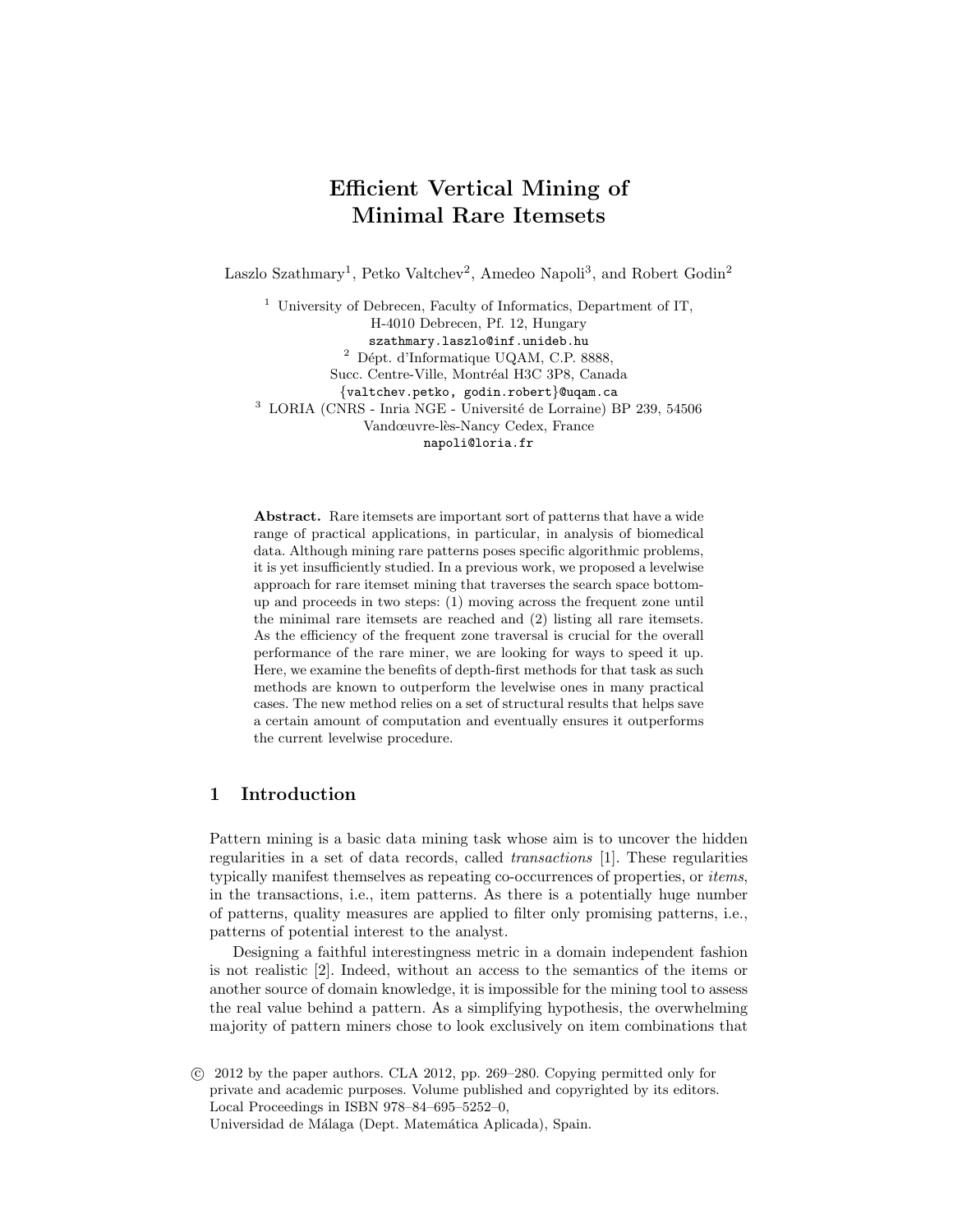are sufficiently frequent, i.e., observed in a large enough proportion of the transactions. This roughly translates the intuition that significant regularities should occur often within a dataset.

Yet such a hypothesis fails to reflect the entire variety of situations in data mining practice [3]. More precisely, it ignores some of the key factors for the success of the mining task, namely, the expectations of the analyst and further to that, her/his knowledge of the dataset and of the domain it stems from. Indeed, while an analyst with little or no knowledge of the dataset will most probably be happy with the most frequent patterns thereof, a better informed one may find them of little surprise and hence barely useful. More generally speaking, in some specific situations, frequency may be the exact opposite of pattern interestingness. The reason behind is that in these cases, the most typical item combinations from the data correspond to widely-known and well-understood phenomena, hence there is no point in presenting them to the analyst. In contrast, less frequently occurring pattern may point to unknown or poorly studied aspects of the underlying domain [3].

The above schematic description fits to a wide range of mining situations where biomedical data are involved. For instance, in pharmacovigilance, one is interested in associating the drugs taken by patients to the adverse effects the latter may present as a result (safety signals or drug interactions in the technical language of the field). To do that, a now popular way is to mine the databases of pharmacovigilance reports, where each individual case is thoroughly described, for such associations. However, as the data is accumulated throughout the years, the most frequent associations tend to translate well-known signals and interactions. The new and potentially interesting associations are less frequent and hence "hidden" behind these most often occurring combinations.

The problem of unraveling them is a non-trivial one: In [4], a method based on frequent pattern mining has been shown to only be able of dealing with a small proportion of the existing pharmacovigilance datasets. The main difficulty is that the data cannot be advantageously segmented as the new signals/interactions may appear in any record. Alternatively, the problem cannot be approached as outlier detection as a potential manifestation of a new signal need not have any exceptional characteristics. Moreover, in order for an association to be validated, it must occur in at least a given minimal number of patient records (typically, five). Yet mining all patterns with only this weak constraint results in an enormously-sized output whereby the overwhelming majority brings no new insights.

The conclusion we drew out of that study was that the not-as-frequent, or rare, patterns need to be addressed by specially designed algorithms rather than by standard frequent miners fed with lower enough support. Similar observations have been made in the pattern mining literature more than half a decade ago [3]. Since that time, a variety of methods that target non-frequent datasets have been published, most of them adapting the classical levelwise mining schema exemplified by the Apriori algorithm [1] to various relaxations of the frequent itemset and frequent association notions [5,6,7] (see [8] for a recent survey thereof).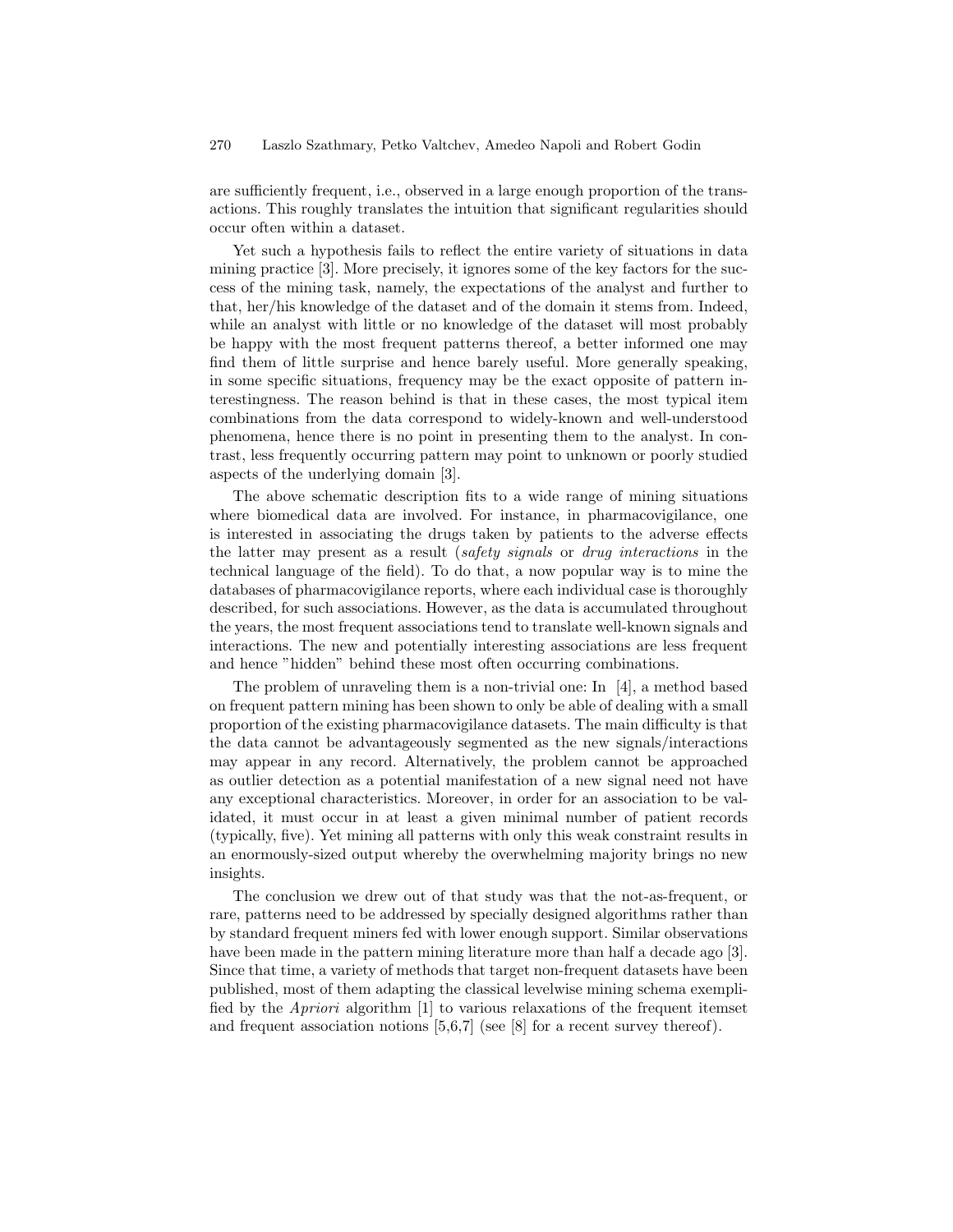In our own approach, we focus on limiting the computational effort dedicated to the traversal of irrelevant areas of the search space. In fact, as indicated above, the rare itemsets represent a band of the underlying Boolean lattice of all itemsets that is located "above" the frequent part thereof and "below" the exceptional part (itemsets that occur in a tiny number, possibly none, of transactions). Thus, in a previous paper [9], we proposed a bottom-up, levelwise approach that traverses the frequent zone of the search space either exhaustively or in a more parsimonious manner by listing uniquely frequent generator itemsets. We also provided a levelwise method for generating all rare itemsets up to the minimal frequency required by the task (could be one in the worst case).

In this paper we are looking for a more efficient manner for traversing the frequent part of the Boolean lattice. In fact, the rapidity of pinpointing the minimal rare itemsets turned out to be a dominant factor for the overall performance of the rare pattern miner. It is therefore natural to investigate manners to speed it up. Further to that idea, and breaking with the dominant levelwise algorithmic schema, we study a depth-first method. Indeed, depth-first frequent pattern miners have been shown to outperform breadth-first ones on a number of datasets. We therefore decided to check the potential benefits of the approach in the rare pattern case. To that end, we have shown a set of structural results that allows for a sound substitution within the overall rare pattern mining architecture. Our experimental results show that the new method is most of the time much faster than the previous one.

The main contribution of this paper is a new algorithm called Walky-G for mining minimal rare itemsets. The algorithm limits the traversal of the frequent zone to frequent generators only. This traversal is achieved through a depth-first strategy.

The remainder of the paper is organized as follows. We first recall the basic concepts of frequent/rare pattern mining and then summarize the key aspects of our own approach. Next, we present a set of structural results about the search space and the supporting structure of the depth-first traversal of the pattern space. Then, the depth-first frequent zone-traversal algorithm is described and its modus operandi illustrated. A comparative study of its performance to those of the current breadth-first methods is also provided. Finally, lessons learned and future work are discussed.

## 2 Basic Concepts

Consider the following  $6 \times 5$  sample dataset:  $\mathcal{D} = \{(1, ABCDE), (2, BCD)\}$ ,  $(3, ABC), (4, ABE), (5, AE), (6, DE)$ . Throughout the paper, we will refer to this example as "dataset  $\mathcal{D}$ ".

Consider a set of *objects* or transactions  $\mathcal{O} = \{o_1, o_2, \ldots, o_m\}$ , a set of attributes or items  $A = \{a_1, a_2, \ldots, a_n\}$ , and a relation  $\mathcal{R} \subseteq \mathcal{O} \times \mathcal{A}$ . A set of items is called an *itemset*. Each transaction has a unique identifier  $(tid)$ , and a set of transactions is called a tidset. The tidset of all transactions sharing a given itemset X is its *image*, denoted by  $t(X)$ . The *length* of an itemset X is |X|, whereas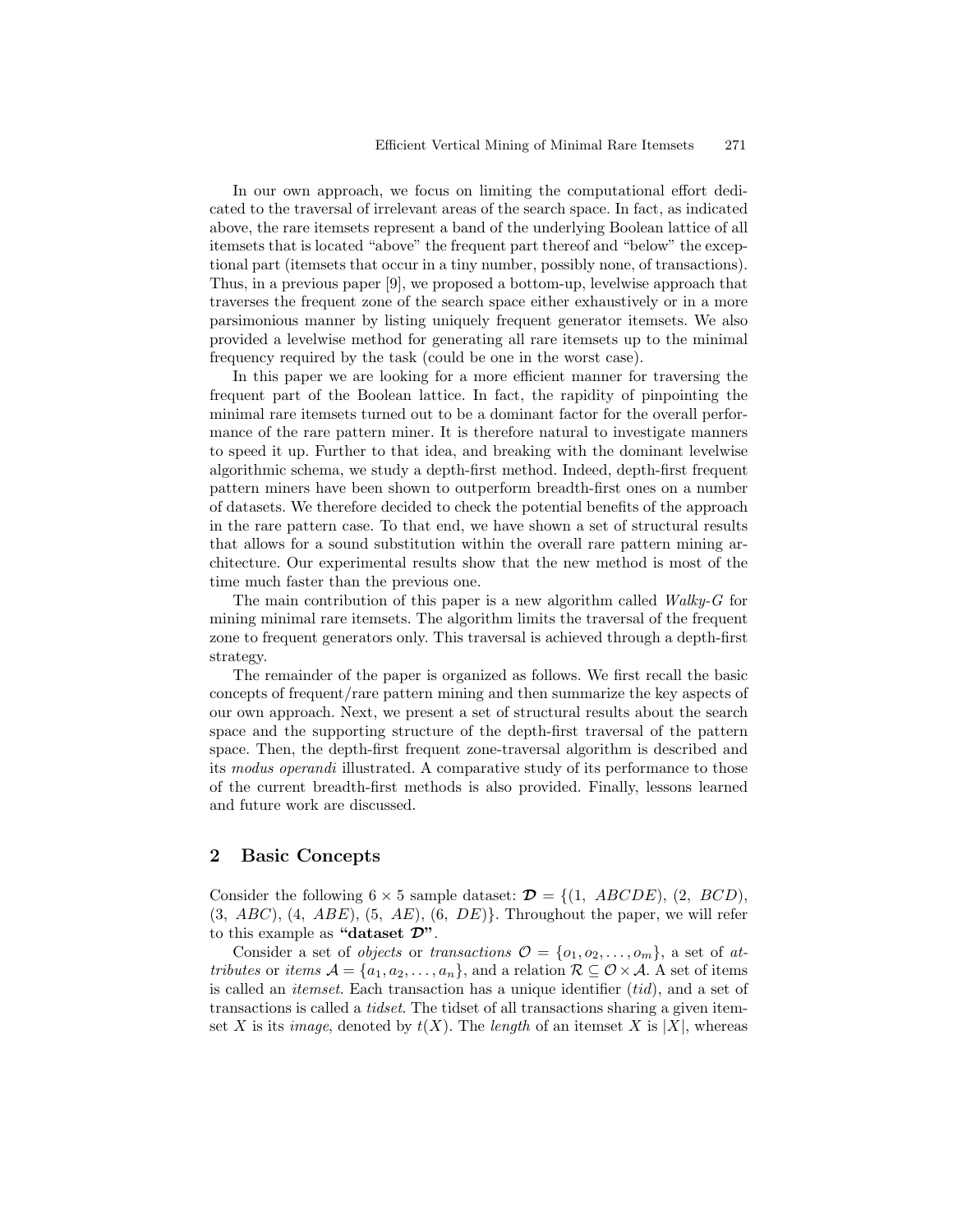an itemset of length i is called an i-itemset. The (absolute) support of an itemset X, denoted by  $supp(X)$ , is the size of its image, i.e.  $supp(X) = |t(X)|$ .

A lattice can be separated into two segments or zones through a user-provided "minimum support" threshold, denoted by  $min\_supp$ . Thus, given an itemset  $X$ , if  $supp(X) \geq min\_supp$ , then it is called *frequent*, otherwise it is called *rare* (or infrequent). In the lattice in Figure 1, the two zones corresponding to a support threshold of 2 are separated by a solid line. The rare itemset family and the corresponding lattice zone is the target structure of our study.

**Definition 1.** X subsumes Z, iff  $X \supset Z$  and  $supp(X) = supp(Z)$  [10].

**Definition 2.** An itemset Z is a generator if it has no proper subset with the same support.

Generators are also known as free-sets [11] and have been targeted by dedicated miners [12].

Property 1. Given  $X \subseteq A$ , if X is a generator, then  $\forall Y \subseteq X$ , Y is a generator, whereas if X is not a generator,  $\forall Z \supseteq X$ , Z is not a generator [13].

**Proposition 1.** An itemset X is a generator iff  $supp(X) \neq min_{i \in X}(supp(X) \setminus$  $\{i\})$  [14].

Each of the frequent and rare zones is delimited by two subsets, the maximal elements and the minimal ones, respectively. The above intuitive ideas are formalized in the notion of a border introduced by Mannila and Toivonen in [15]. According to their definition, the maximal frequent itemsets constitute the pos*itive border* of the frequent zone<sup>1</sup> whereas the minimal rare itemsets form the negative border of the same zone.

**Definition 3.** An itemset is a maximal frequent itemset *(MFI)* if it is frequent but all its proper supersets are rare.

**Definition 4.** An itemset is a minimal rare itemset  $(mRI)$  if it is rare but all its proper subsets are frequent.

The levelwise search yields as a by-product all mRIs [15]. Hence we prefer a different optimization strategy that still yields mRIs while traversing only a subset of the frequent zone of the Boolean lattice. It exploits the minimal generator status of the mRIs. By Property 1, frequent generators (FGs) can be traversed in a levelwise manner while yielding their negative border as a by-product. It is enough to observe that mRIs are in fact generators:

Proposition 2. All minimal rare itemsets are generators [9].

 $1$  The frequent zone contains the set of frequent itemsets.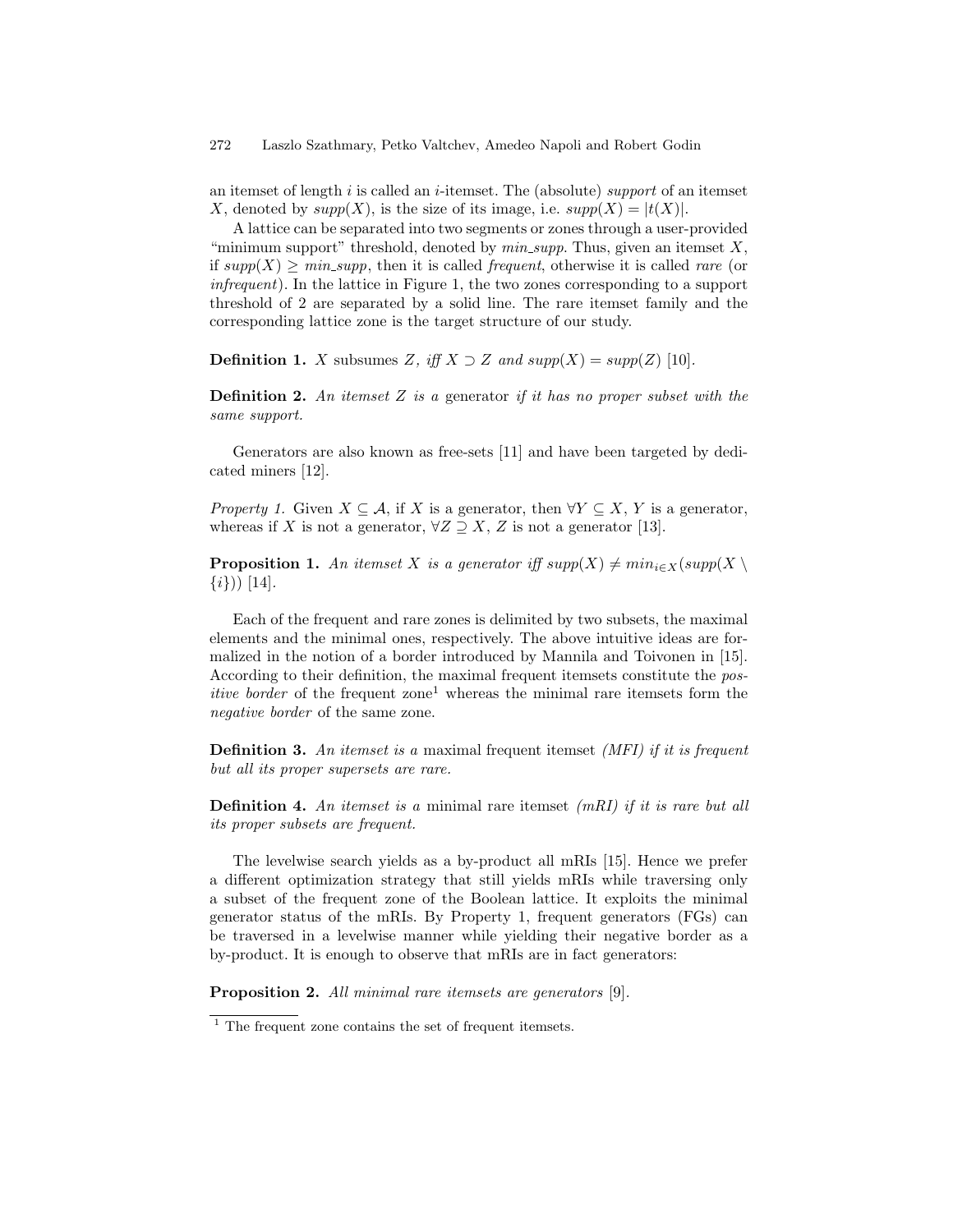

Fig. 1. The powerset lattice of dataset  $\mathcal{D}$ .

### Finding Minimal Rare Itemsets in a Levelwise Manner

As pointed out by Mannila and Toivonen [15], the easiest way to reach the negative border of the frequent itemset zone, i.e., the mRIs, is to use a levelwise algorithm such as Apriori. Indeed, albeit a frequent itemset miner, Apriori yields the mRIs as a by-product.

Apriori-Rare [9] is a slightly modified version of Apriori that retains the mRIs. Thus, whenever an i-long candidate survives the frequent  $i - 1$  subset test, but proves to be rare, it is kept as an mRI.

 $MRG-Exp$  [9] produces the same output as  $A priori-Rare$  but in a more efficient way. Following Proposition 2, MRG-Exp avoids exploring all frequent itemsets: instead, it looks after frequent generators only. In this case mRIs, which are rare generators as well, can be filtered among the negative border of the frequent generators. The output of  $MRG-Exp$  is identical to the output of  $A priori-Rare$ , i.e. both algorithms find the set of mRIs.

# 3 Finding Minimal Rare Itemsets in a Depth-First Manner

Eclat [16] was the first FI-miner to combine the vertical encoding with a depthfirst traversal of a tree structure, called IT-tree, whose nodes are  $X \times t(X)$  pairs. Eclat traverses the IT-tree in a depth-first manner in a pre-order way, from left-to-right [16,17] (see Figure 2).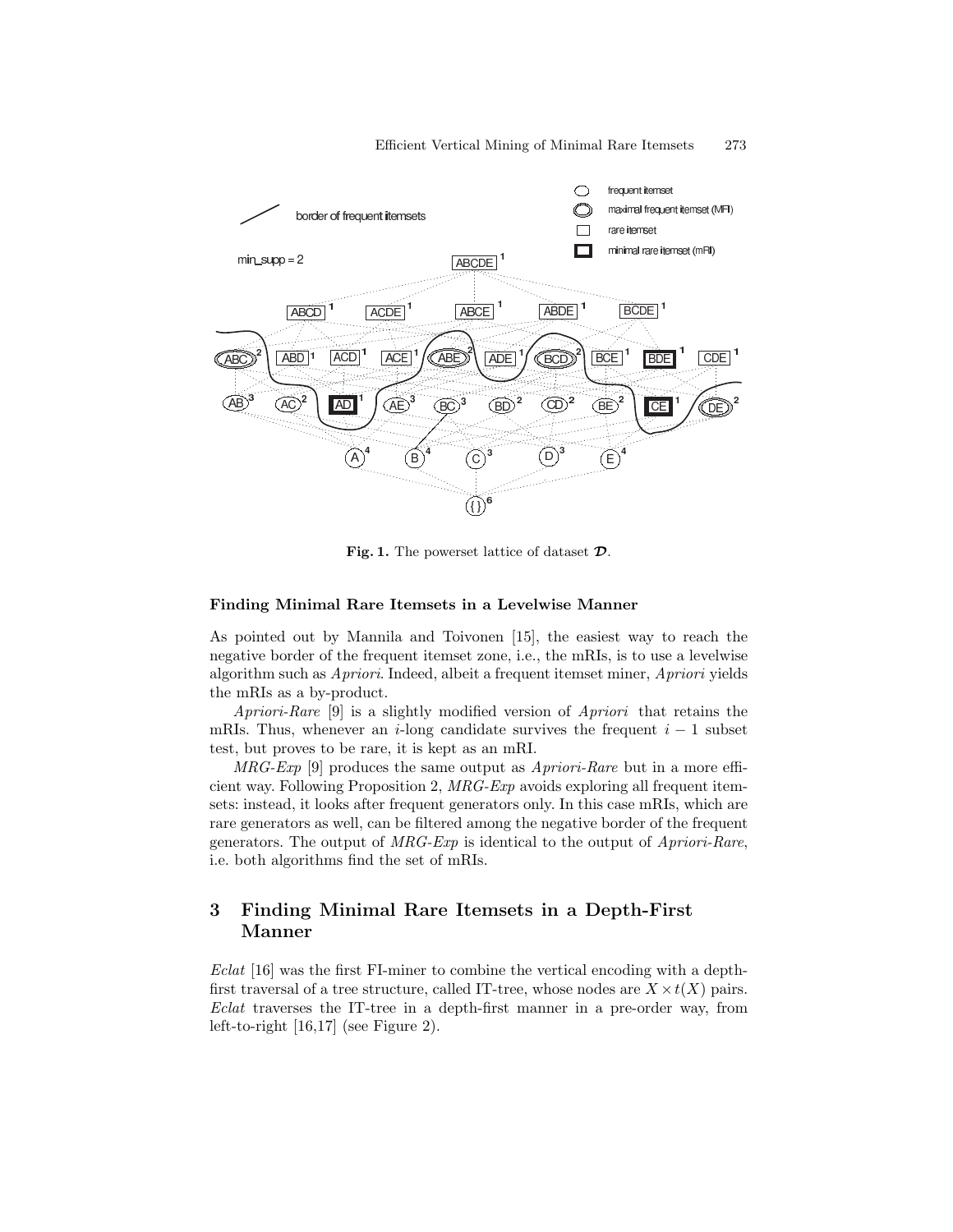

Fig. 2. Left: pre-order traversal with Eclat; Right: reverse pre-order traversal with Eclat. The direction of traversal is indicated in circles

#### 3.1 Talky-G

Talky-G [18] is a vertical FG-miner following a depth-first traversal of the ITtree and a right-to-left order on sibling nodes. Talky- $G$  applies an inclusioncompatible traversal: it goes down the IT-tree while listing sibling nodes from right-to-left and not the other way round as in Eclat.

The authors of [19] explored that order for mining calling it reverse pre-order. They observed that for any itemset  $X$  its subsets appear in the IT-tree in nodes that lay either higher on the same branch as  $(X, t(X))$  or on branches to the right of it. Hence, depth-first processing of the branches from right-to-left would perfectly match set inclusion, i.e., all subsets of  $X$  are met before  $X$  itself. While the algorithm in [19] extracts the so-called non-derivable itemsets,  $Talky-G$  uses this traversal to find the set of frequent generators. See Figure 2 for a comparison of Eclat and its "reversed" version.

### 3.2 Walky-G

In this subsection we present the algorithm  $Walky-G$ , which is the main contribution of this paper. Since *Walky-G* is an extension of Talky-G, we also present the latter algorithm at the same time.  $Walky-G$ , in addition to Talky-G, retains rare itemsets and checks them for minimality.

**Hash structure.** In *Walky-G* a hash structure is used for storing the already found frequent generators. This hash, called  $fgMap$ , is a simple dictionary with key/value pairs, where the key is an itemset (a frequent generator) and the value is the itemset's support.<sup>2</sup> The usefulness of this hash is twofold. First, it allows a quick look-up of the proper subsets of an itemset with the same support, thus the generator status of a frequent itemset can be tested easily (see Proposition 1). Second, this hash is also used to look-up the proper subsets of a minimal rare candidate. This way rare but non-minimal itemsets can be detected efficiently.

Pseudo code. Algorithm 1 provides the main block of Walky-G. First, the

<sup>&</sup>lt;sup>2</sup> In our implementation we used the java.util.HashMap class for  $fgMap$ .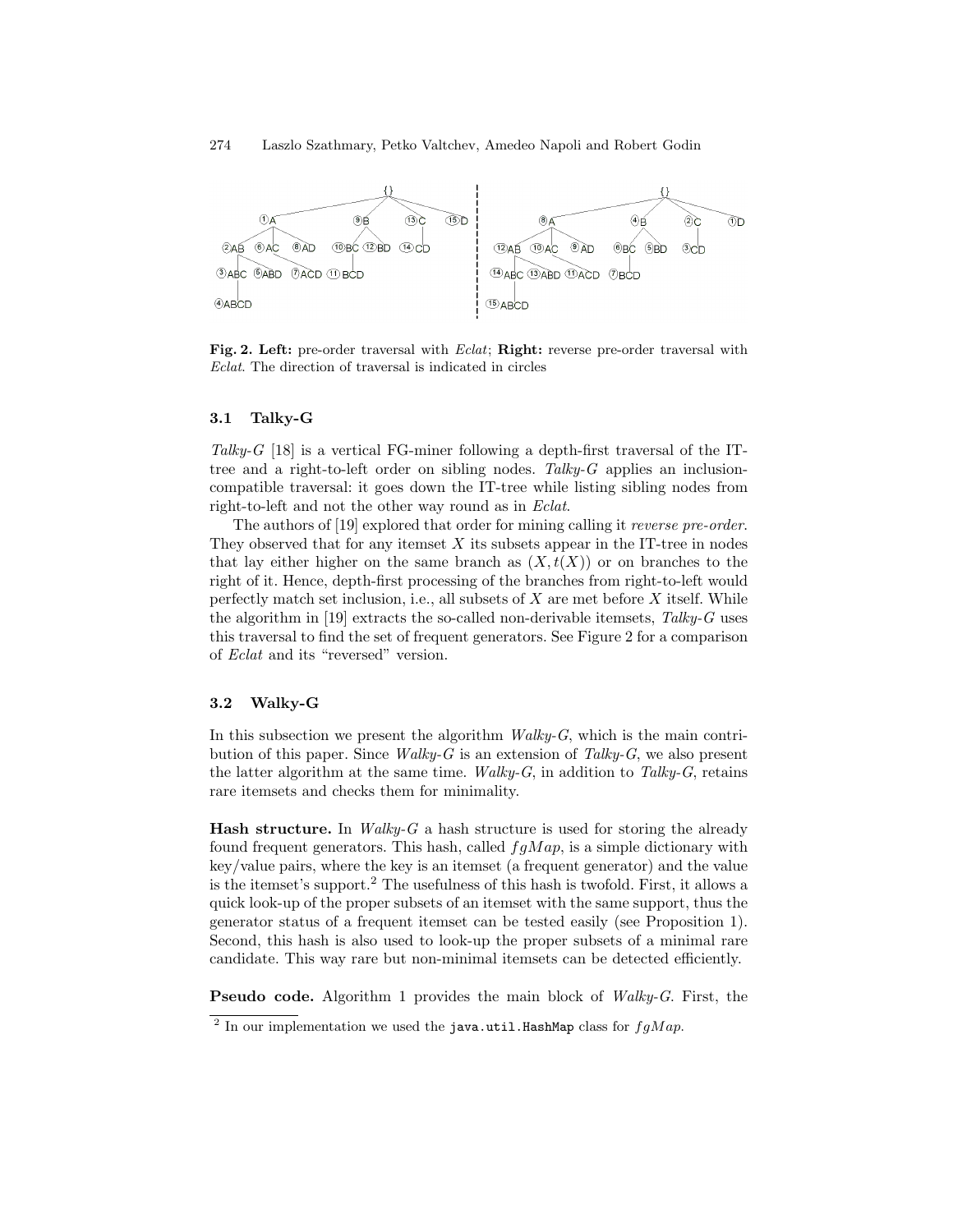Algorithm 1 (main block of Walky-G): 1)  $//$  for quick look-up of  $(1)$  proper subsets with the same support 2) // and (2) one-size smaller subsets: 3)  $fgMap \leftarrow \emptyset$  // key: itemset (frequent generator); value: support 4) 5) root.itemset  $\leftarrow \emptyset$  // root is an IT-node whose itemset is empty 6) // the empty set is included in every transaction: 7) root.tidset  $\leftarrow$  {all transaction IDs} 8)  $fgMap.\text{put}(\emptyset, |\mathcal{O}|)$  // the empty set is an FG with support 100% 9) loop over the vertical representation of the dataset (attr) { 10) if  $(min\_supp \leq attr.\text{supp} < |\mathcal{O}|)$  { 11)  $// |\mathcal{O}|$  is the total number of objects in the dataset 12) root.addChild $(attr)$  // attr is frequent and generator 13) } 14) if  $(0 < \text{attr}.\text{supp} < \text{min}.\text{supp})$  { 15) saveMri $(attr)$  // attr is a minimal rare itemset  $16)$ 17) } 18) loop over the children of root from right-to-left (child) { 19) save $\text{Fg}(child)$  // the direct children of root are FGs 20) extend(child)  $\frac{1}{3}$  discover the subtree below child 21) }

IT-tree is initialized, which involves the creation of the root node, representing the empty set (of 100% support, by construction). Walky-G then transforms the layout of the dataset in vertical format, and inserts below the root node all 1-long frequent itemsets. Such a set is an FG whenever its support is less than 100%. Rare attributes (whose support is less than  $min\_supp$ ) are minimal rare itemsets since all their subsets (in this case, the empty set) are frequent. Rare attributes with support 0 are not considered.

The saveMri procedure processes the given minimal rare itemset by storing it in a database, by printing it to the standard output, etc. At this point, the dataset is no more needed since larger itemsets can be obtained as unions of smaller ones while for the images intersection must be used.

The addChild procedure inserts an IT-node under a node. The saveFg procedure stores a given FG with its support value in the hash structure  $fgMap$ .

In the core processing, the extend procedure (see Algorithm 2) is called recursively for each child of the root in a right-to-left order. At the end, the ITtree contains all FGs. Rare itemsets are verified during the construction of the IT-tree and minimal rare itemsets are retained. The extend procedure discovers all FGs in the subtree of a node. First, new FGs are tentatively generated from the right siblings of the current node. Then, certified FGs are added below the current node and later on extended recursively in a right-to-left order.

The getNextGenerator function (see Algorithm 3) takes two nodes and returns a new FG, or "null" if no FG can be produced from the input nodes. In addition, this method tests rare itemsets and retains the minimal ones. First, a candidate node is created by taking the union of both itemsets and the in-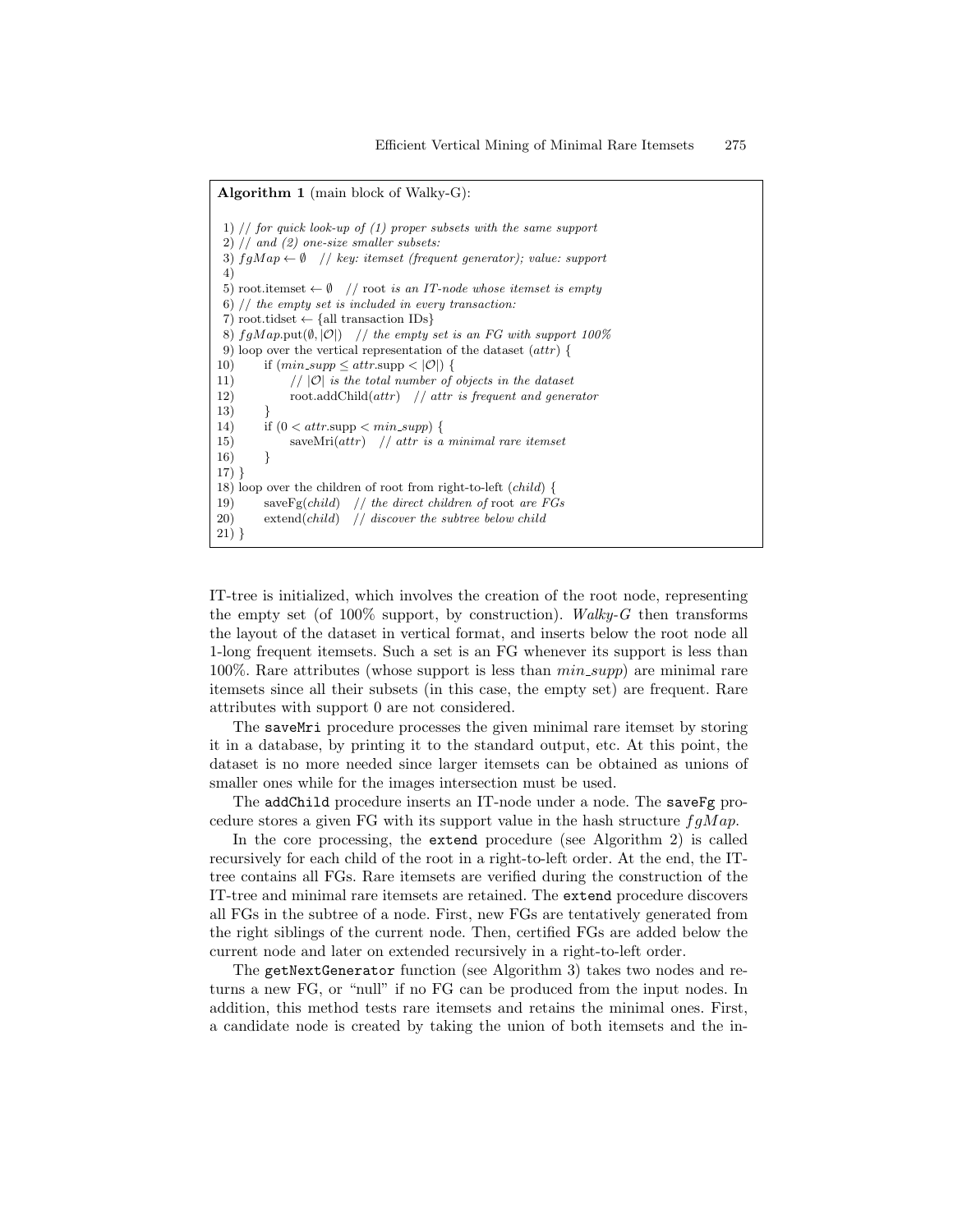#### Algorithm 2 ("extend" procedure):

Method: extend an IT-node recursively (discover FGs in its subtree) Input: an IT-node (curr) 1) loop over the right siblings of curr from left-to-right (other) { 2) generator  $\leftarrow$  getNextGenerator(*curr*, other) 3) if  $(generator \neq null)$  then curr.addChild(generator) 4) } 5) loop over the children of curr from right-to-left (child) { 6) save $\text{Fg}(child)$  // child is a frequent generator 7) extend(child) // discover the subtree below child 8) }

tersection of their respective images. The input nodes are thus the candidate's parents. Then, the candidate undergoes a frequency test (test 1). If the test fails then the candidate is rare. In this case, the minimality of the rare itemset cand is tested. If all its one-size smaller subsets are present in  $fgMap$  then cand is a minimal rare generator since all its subsets are FGs (see Property 1). From Proposition 2 it follows that an mRG is an mRI too, thus cand is processed by the saveMri procedure. If the frequency test was successful, the candidate is compared to its parents (test 2): if its tidset is equivalent to a parent tidset, then the candidate cannot be a generator. Even with both outcomes positive, an itemset may still not be a generator as a subsumed subset may lay elsewhere in the IT-tree. Due to the traversal strategy in  $Walky-G$ , all generator subsets of the current candidate are already detected and the algorithm has stored them in  $fgMap$  (see the saveFg procedure). Thus, the ultimate test (test 3) checks whether the candidate has a proper subset with the same support in  $fgMap$ . positive outcome disqualifies the candidate.

This last test (test 3) is done in Algorithm 4. First, one-size smaller subsets of cand are collected in a list. The two parents of cand can be excluded since cand was already compared to them in test 2 in Algorithm 3. If the support value of one of these subsets is equal to the support of cand, then cand cannot be a generator. Note that when the one-size smaller subsets are looked up in  $f g Map$ , it can be possible that a subset is missing from the hash. It means that the missing subset was tested before and turned out to subsume an FG, thus the subset was not added to  $fqMap$ . In this case cand has a non-FG subset, thus cand cannot be a generator either (by Property 1).

Candidates surviving the final test in Algorithm 3 are declared FG and added to the IT-tree. An unsuccessful candidate  $X$  is discarded which ultimately prevents any itemset Y having X as a prefix to be generated as candidate and hence substantially reduces the overall search space. When the algorithm stops, all frequent generators (and only frequent generators) are inserted in the IT-tree and in the  $fgMap$  structure. Furthermore, upon the termination of the algorithm, all minimal rare itemsets have been found. For a running example, see Figure 3.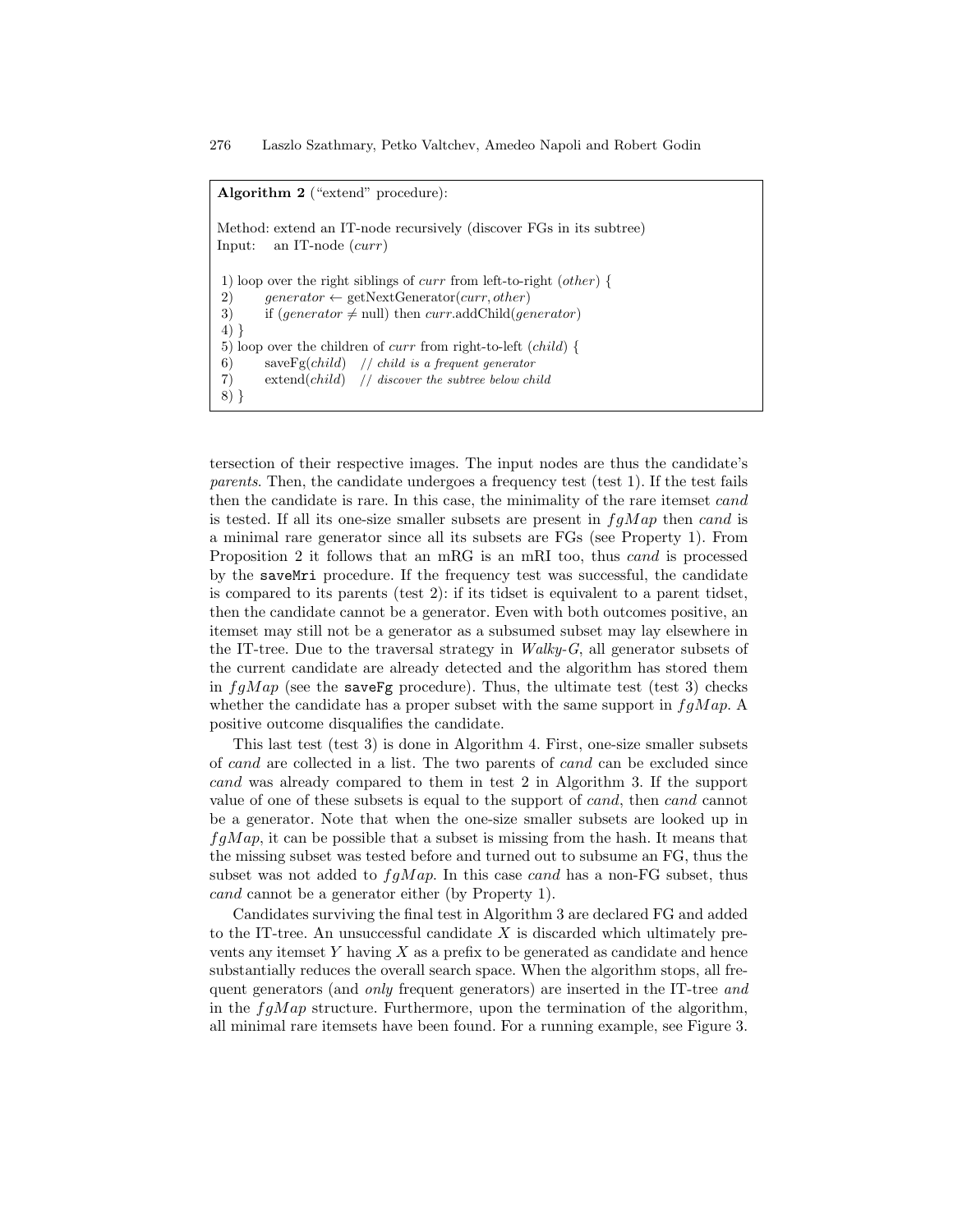Algorithm 3 ("getNextGenerator" function): Method: create a new frequent generator and filter minimal rare itemsets Input: two IT-nodes (curr and other) Output: a frequent generator or null 1) cand.itemset ← curr.itemset ∪ other.itemset 2) cand.tidset ← curr.tidset ∩ other.tidset 3) if  $(cardinality(cand.title) < min\_supp)$  // test 1: frequent? 4)  $\{$  // now cand is an mRI candidate; let us test its minimality: 5) if (all one-size smaller subsets of *cand* are in  $fqMap$  { 6) saveMri(cand) // cand is an mRI, save it 7) } 8) return null // not frequent 9) } 10)  $//$  else, if it is frequent; test 2: 11) if  $((cand.tidset = curr.tidset)$  or  $(cand.tidset = other.tidset))$ 12) return null // not a generator 13) } 14)  $//$  else, if it is a potential frequent generator; test  $3$ : 15) if  $(candSubsumesAnFg(cand))$  { 16) return null // not a generator 17) } 18)  $//$  if cand passed all the tests then cand is a frequent generator 19) return cand



Fig. 3. The IT-tree built during the execution of  $Walky-G$  on dataset  $D$  with  $min\_supp = 2$  (33%). Notice the two special cases: ACE is not an mRI because of CE; ABE is not an FG because of BE.

# 4 Experimental Results

In our experiments, we compared  $Walky-G$  against  $A priori-Rare$  [9] and  $MRG-$ Exp [9]. The algorithms were implemented in Java in the CORON platform  $[20].<sup>3</sup>$ The experiments were carried out on a bi-processor Intel Quad Core Xeon 2.33 GHz machine running under Ubuntu GNU/Linux with 4 GB of RAM. All times reported are real, wall clock times as obtained from the Unix time command

<sup>3</sup> http://coron.loria.fr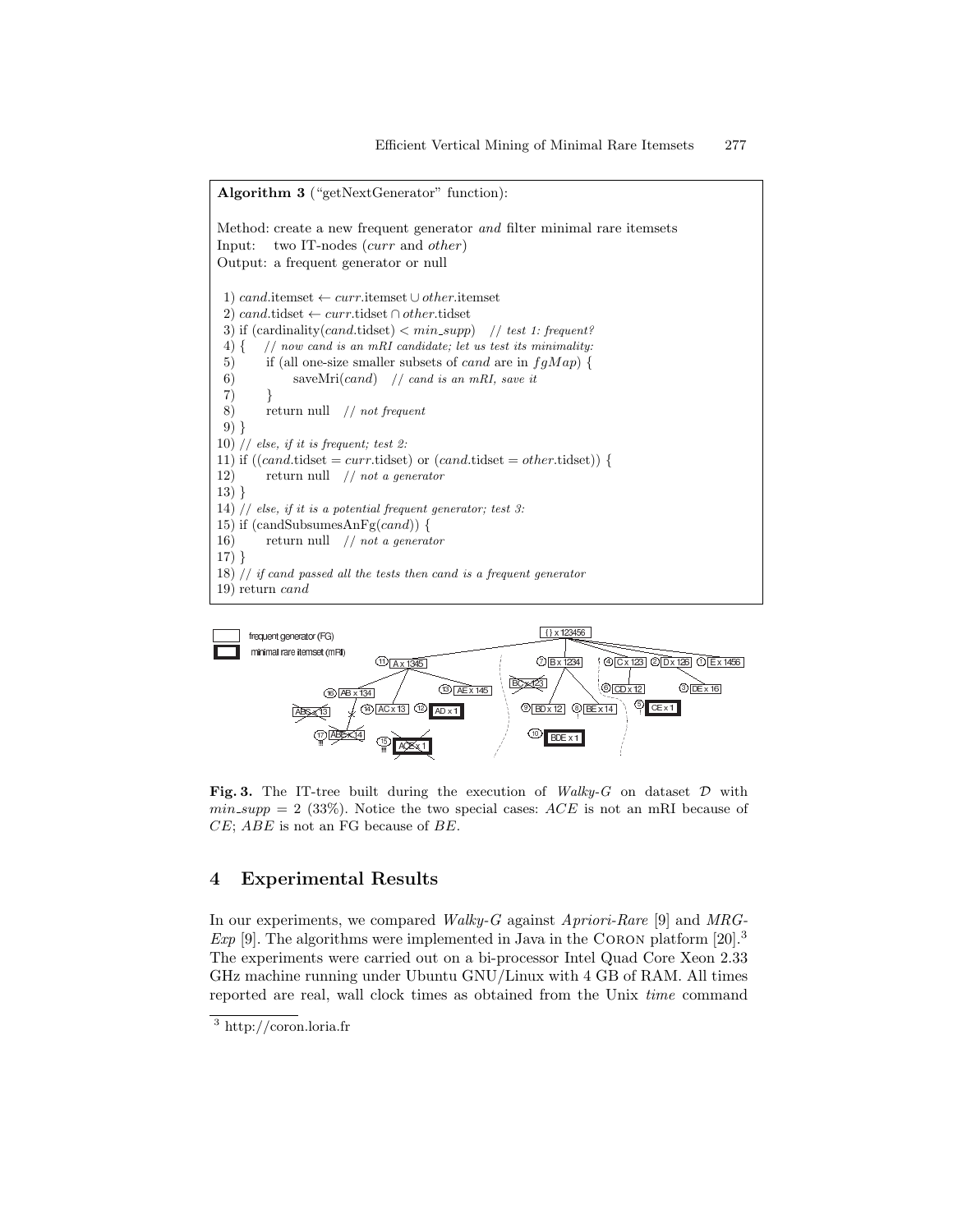Algorithm 4 ("candSubsumesAnFg" function): Method: verify if cand subsumes an already found FG Input: an IT-node (cand) 1) subsets  $\leftarrow$  {one-size smaller subsets of *cand* minus the two parents} 2) loop over the elements of subsets (ss) { 3) if (ss is stored in  $fgMap$ ) { 4)  $stored\_support \leftarrow fgMap.get(ss)$  // get the support of ss 5) if  $(storedsupport = cand.\text{support}$  { 6) return true // case 1: cand subsumes an FG 7) }  $\binom{8}{9}$ else  $//$  if ss is not present in fqMap 10)  $\{$  // case 2: cand has a non-FG subset  $\Rightarrow$  cand is not an FG either 11) return true 12) } 13) } 14) return false  $// if we get here then can be an  $FG$$ 

between input and output. For the experiments we have used the following datasets: T20I6D100K, C20D10K, C73D10K, and MUSHROOMS. The T20<sup>4</sup> is a sparse dataset, constructed according to the properties of market basket data that are typical weakly correlated data. The C20 and C73 are census datasets from the PUMS sample file, while the  $M$ USHROOMS<sup>5</sup> describes mushrooms characteristics. The last three are highly correlated datasets.

The execution times of the three algorithms are illustrated in Table 1. The table also shows the number of frequent itemsets, the number of frequent generators, the proportion of the number of FGs to the number of FIs, and the number of minimal rare itemsets. The last column shows the number of mRIs whose support values exceed 0.

The T20 synthetic dataset mimics market basket data that are typical sparse, weakly correlated data. In this dataset, the number of FIs is small and nearly all FIs are generators. Thus, MRG-Exp works exactly like Apriori-Rare, i.e. it has to explore almost the same search space. Though Walky-G needs to explore a search space similar to Apriori-Rare's, it can perform much better due to its depth-first traversal.

In datasets C20, C73, and Mushrooms, the number of FGs is much less than the total number of FIs. Hence,  $MRG$ -Exp and  $Walky$ -G can take advantage of exploring a much smaller search space than Apriori-Rare. Thus, MRG-Exp and Walky-G perform much better on dense, highly correlated data. For example, on Mushrooms at  $min\_supp = 10\%$ , Apriori-Rare needs to extract 600,817 FIs, while MRG-Exp and Walky-G extract 7,585 FGs only. This means that MRG-Exp and Walky-G reduce the search space of Apriori-Rare to 1.26%! The

<sup>4</sup> http://www.almaden.ibm.com/software/quest/Resources/

<sup>5</sup> http://kdd.ics.uci.edu/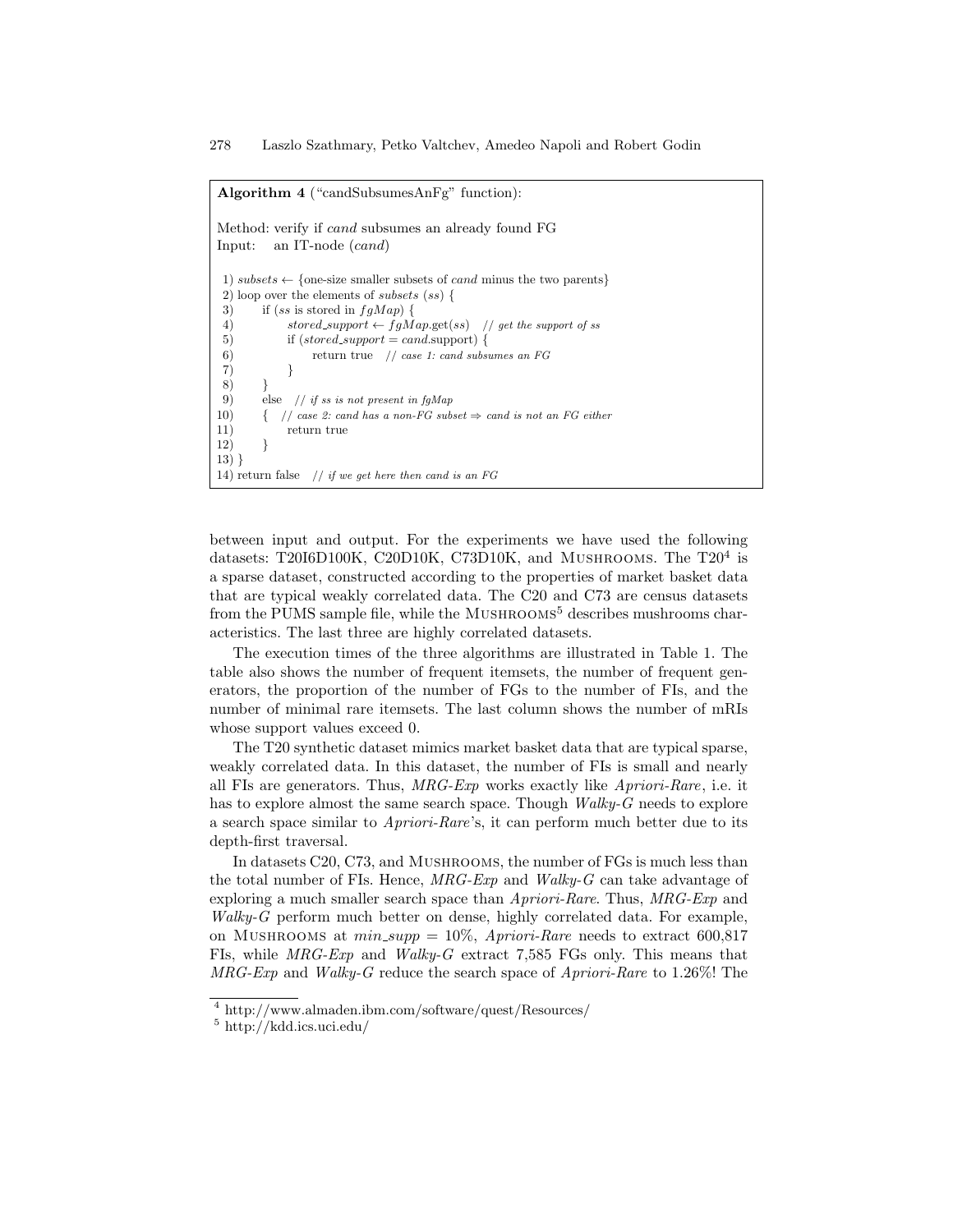| min_supp         | execution time (sec.)        |        |       | $#$ FIs        | # FGs          | $#FGs$<br>#FIs | $#$ mRIs      |
|------------------|------------------------------|--------|-------|----------------|----------------|----------------|---------------|
|                  | Apriori-Rare MRG-Exp Walky-G |        |       |                |                |                | (support > 0) |
| T20I6D100K       |                              |        |       |                |                |                |               |
| $10\%$           | 3.25                         | 3.24   | 1.61  | $\overline{7}$ | $\overline{7}$ | 100.00%        | 907           |
| 0.75%            | 30.22                        | 30.92  | 11.80 | 4,710          | 4,710          | 100.00%        | 211,561       |
| $0.5\%$          | 49.30                        | 48.82  | 15.89 | 26,836         | 26,305         | 98.02%         | 268,589       |
| 0.25%            | 115.35                       | 117.11 | 33.47 | 155,163        | 149,447        | 96.32%         | 534,088       |
| C20D10K          |                              |        |       |                |                |                |               |
| 30%              | 21.92                        | 5.49   | 0.57  | 5,319          | 967            | 18.18%         | 226           |
| $20\%$           | 56.43                        | 9.70   | 0.62  | 20,239         | 2,671          | 13.20%         | 376           |
| $10\%$           | 157.09                       | 18.27  | 0.77  | 89,883         | 9,331          | 10.38%         | 837           |
| $5\%$            | 366.34                       | 28.35  | 0.93  | 352,611        | 23,051         | 6.54%          | 1,867         |
| $2\%$            | 878.93                       | 40.77  | 1.47  | 1,741,883      | 57,659         | $3.31\%$       | 7,065         |
| C73D10K          |                              |        |       |                |                |                |               |
| 95%              | 35.97                        | 6.97   | 0.84  | 1,007          | 121            | 12.02%         | 1,622         |
| 90%              | 453.93                       | 48.65  | 0.90  | 13,463         | 1,368          | 10.16%         | 1,701         |
| 85%              | 1,668.19                     | 117.62 | 0.95  | 46,575         | 3,513          | $7.54\%$       | 1,652         |
| <b>MUSHROOMS</b> |                              |        |       |                |                |                |               |
| 40%              | 3.24                         | 1.77   | 0.50  | 505            | 153            | 30.30%         | 251           |
| 30%              | 9.39                         | 3.09   | 0.51  | 2,587          | 544            | 21.03%         | 402           |
| $15\%$           | 160.88                       | 8.32   | 0.66  | 99,079         | 3,084          | 3.11%          | 1,741         |
| 10%              | 676.53                       | 13.22  | 0.76  | 600,817        | 7,585          | 1.26%          | 2,916         |

Table 1. Response times of Apriori-Rare, MRG-Exp, and Walky-G.

advantages of the depth-first approach of  $Walky-G$  is more spectacular on dense datasets: the execution times, with the exception of one case in Table 1, are always below 1 second.

## 5 Conclusion and Future Work

We presented an approach for rare itemset mining from a dataset that splits the problem into two tasks. Our new algorithm,  $Walky-G$ , limits the traversal of the frequent zone to frequent generators only. This traversal is achieved through a depth-first strategy. Experimental results prove the interest of our method not only on dense, highly correlated datasets, but on sparse ones too. Our approach breaks with the dominant levelwise algorithmic schema and shows that it outperforms its current levelwise competitors.

## References

- 1. Agrawal, R., Mannila, H., Srikant, R., Toivonen, H., Verkamo, A.I.: Fast discovery of association rules. In: Advances in knowledge discovery and data mining. American Association for Artificial Intelligence (1996) 307–328
- 2. Hand, D., Mannila, H., Smyth, P.: Principles of Data Mining. The MIT Press, Cambridge (MA) (2001)
- 3. Weiss, G.: Mining with rarity: a unifying framework. SIGKDD Explor. Newsl. 6(1) (2004) 7–19